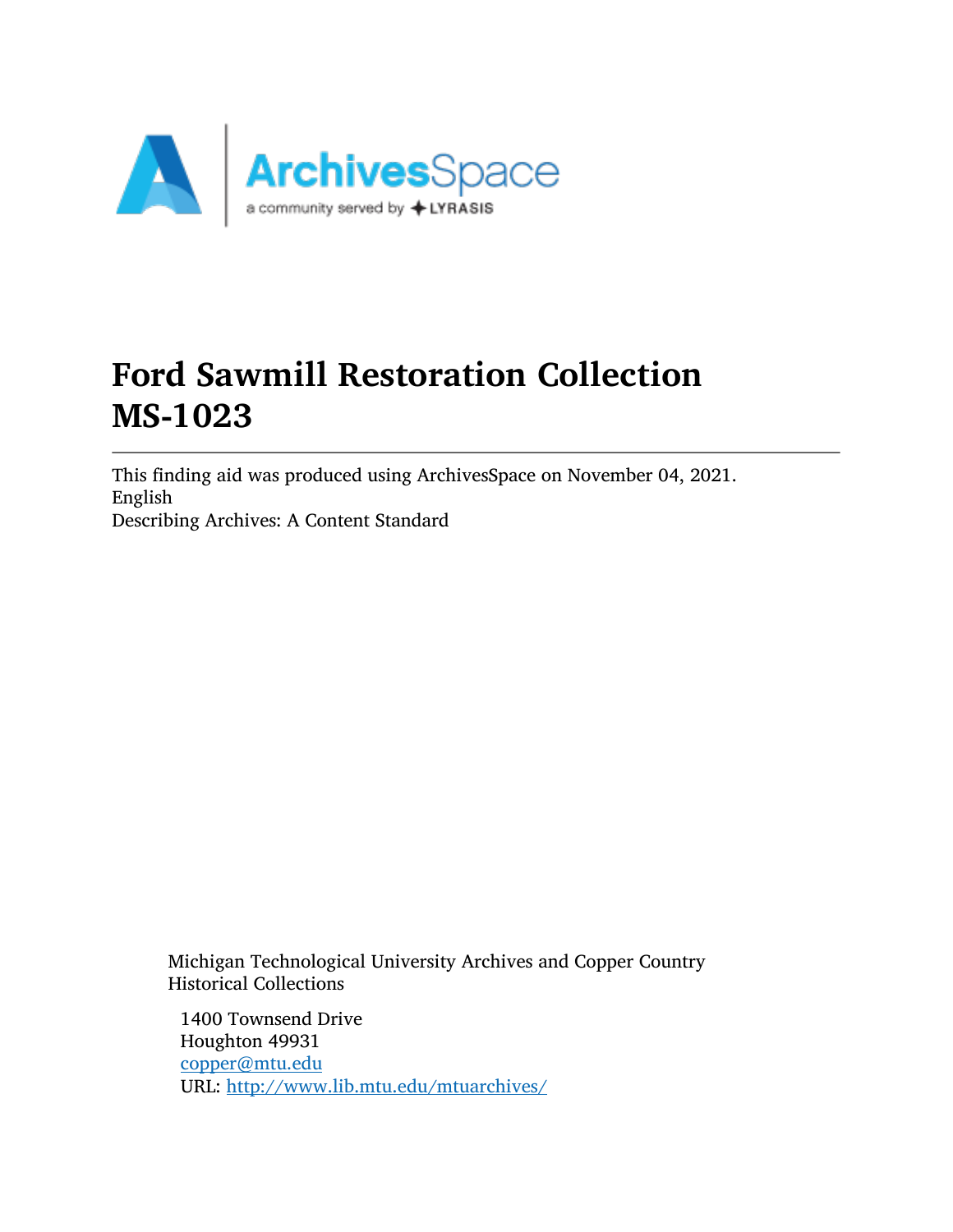# <span id="page-1-0"></span>**Table of Contents**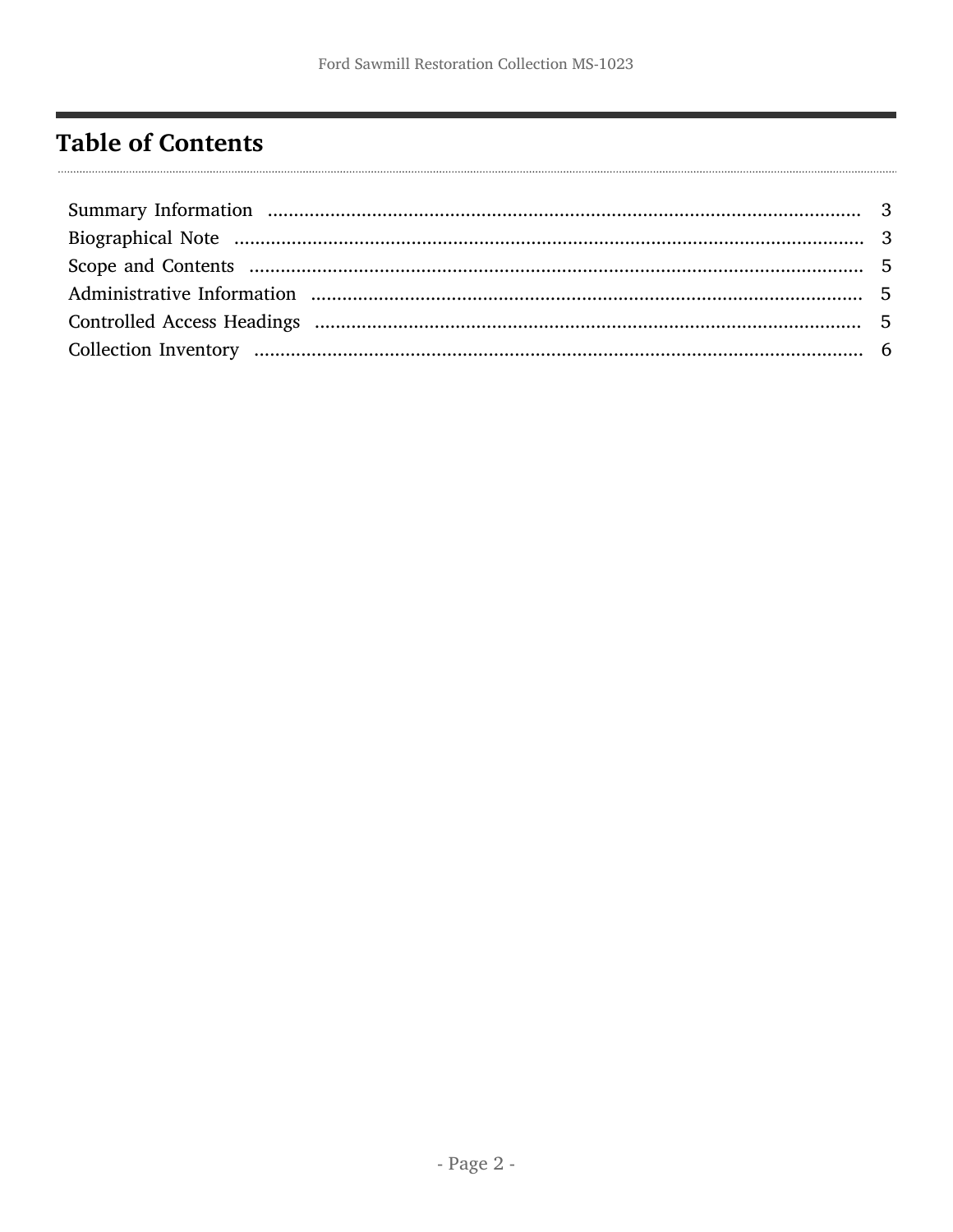#### <span id="page-2-0"></span>Summary Information

| <b>Repository:</b><br><b>Creator:</b> | Michigan Technological University Archives and Copper<br><b>Country Historical Collections</b><br>Albee, Stephen, 1938-2020 |  |
|---------------------------------------|-----------------------------------------------------------------------------------------------------------------------------|--|
| Title:                                | Ford sawmill restoration collection                                                                                         |  |
| ID:                                   | MS-1023                                                                                                                     |  |
| Date [inclusive]:                     | 1997-1998                                                                                                                   |  |
| <b>Physical</b><br>Description:       | 0.23 cubic feet 1 manuscript box                                                                                            |  |
| Language of the<br><b>Material:</b>   | English.                                                                                                                    |  |
| <b>Mixed Materials</b><br>[box]:      | 1                                                                                                                           |  |
| Abstract:                             | Collection, 1997-1998, documenting the restoration and<br>rededication of the Ford sawmill in Alberta, Michigan.            |  |

#### Preferred Citation

MS-1023, Ford Sawmill Restoration Collection, Michigan Technological University Archives and Copper Country Historical Collections, Houghton, Michigan.

#### ^ [Return to Table of Contents](#page-1-0)

### <span id="page-2-1"></span>Biographical Note

Stephen Ives Albee was born to Russell and Jane Albee in Oshkosh, Wisconsin on July 6, 1938. Albee graduated from Oshkosh High School in 1956 and enlisted with the U.S. Army after graduation. He served four years in Europe and married his wife, Judith (Eckstein), in 1963 upon returning home to the U.S. He graduated from UW-Oshkosh in 1964 and earned a graduate degree in Urban Planning from UW-Milwaukee. Albee worked as an urban planner in Wisconsin prior to his position with the Western Upper Peninsula Planning and Development Region. Among his contributions, Albee played an important role in the planning and establishment of the Keweenaw National Historical Park and the restoration, rededication,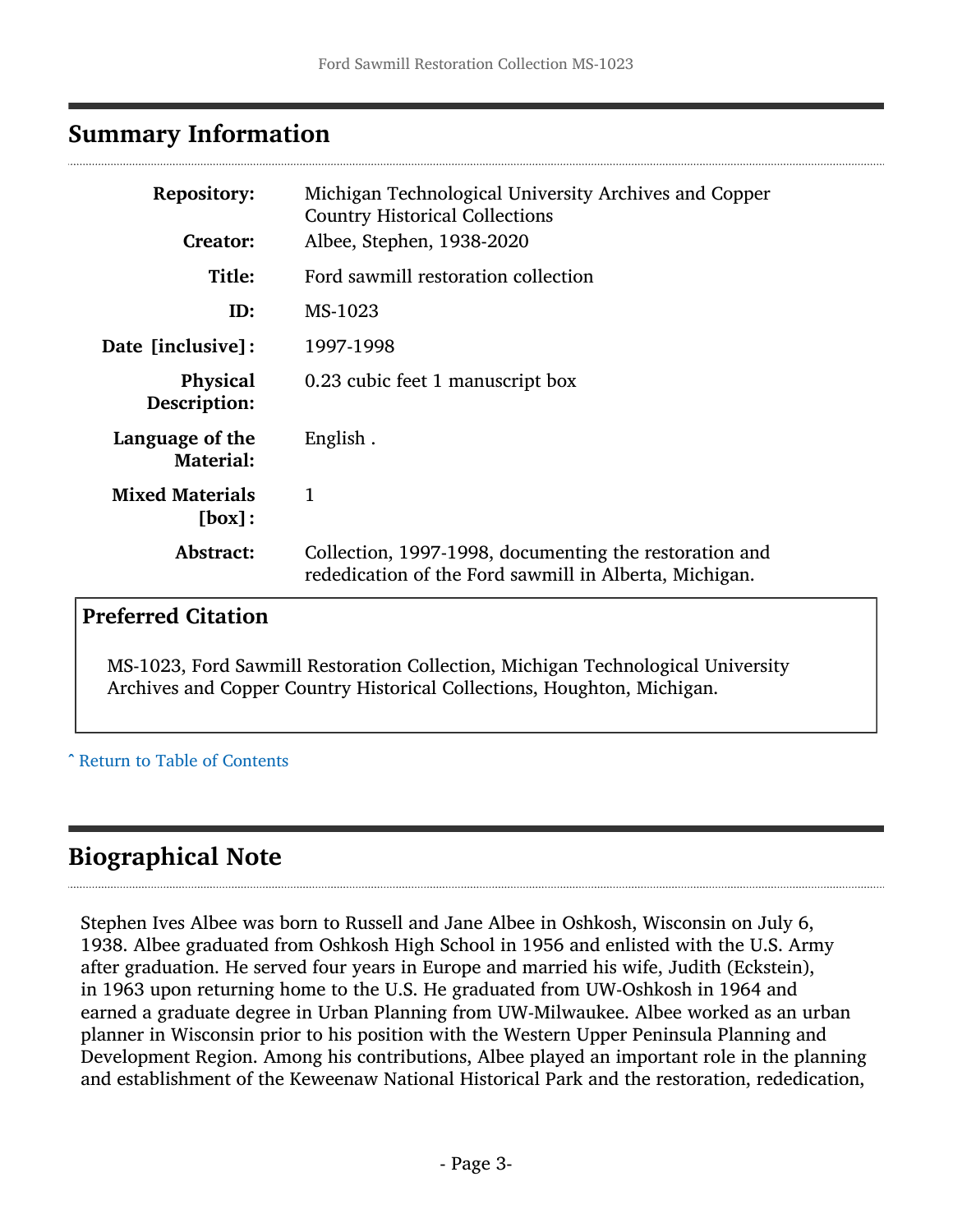and interpretation of the Alberta Sawmill, now the Ford Center, in Alberta, Michigan. Albee died in October 2020.

^ [Return to Table of Contents](#page-1-0)

### Historical Note

The mill at Alberta was developed by the Ford Motor Company in the 1930's, during Ford's expansion of it's lumbering operations in Michigan's Upper Peninsula. Ford operated several mills and wood product fabrication facilities in the UP, including operations at Munising, Big Bay, Pequaming, Sidnaw, and a large, multi-purpose complex in Iron Mountain/Kingsford. Alberta, however, was designed by Ford to serve not only as a lumber milling site, but also as an experiment in community building. Ford's experience with village industries – developing manufacturing facilities in smaller towns or rural areas – dated to 1918 with the creation of small factories along river sites in southeastern lower Michigan. Ford's plan for Alberta included a community of homes and schools to be built at the mill site, with each worker logging a sixty-acre company parcel and farming a two-acre farm plot. The idea was to provide double security for workers by conducting winter logging operations and summer milling and farming activities. Ultimately, Ford's plans never came to fruition at Alberta. Although the mill started operation on September 1, 1936, the company soon turned to outside jobbers to provide logs to what eventually became a year-round operation. The soil proved difficult to farm, and deer ate what few crops could be grown. With its well-constructed company housing and schools, Alberta continued as a good example of a small company mill town. But lacking any stores, churches, post office, bank, or doctor, it never became the self-contained village Ford intended. Ford continued intermittent production at the site until June 30, 1954. The mill, housing, schools, and over 1700 acres of adjacent timberland were bequeathed to the Michigan College of Mining and Technology on November 30, 1954, the gift of property having passed through the Ford Motor Company Fund. The site was renamed the Ford Forestry Center and currently operates as an experimental research station, educational laboratory, and learning center for the School of Forestry and Wood Products at Michigan Technological University. On March 17, 1997, the Ford Motor Company fund made a contribution of \$100,000 toward the rehabilitation and restoration of the mill as an interpretive center for the general public. Shortly thereafter, a committee consisting of MTU administrators, faculty and staff, as well as retired Ford employees and local community sponsors, was organized to carry out the funded restoration project, prepare interpretive exhibits, and establish operating procedures for the site.

^ [Return to Table of Contents](#page-1-0)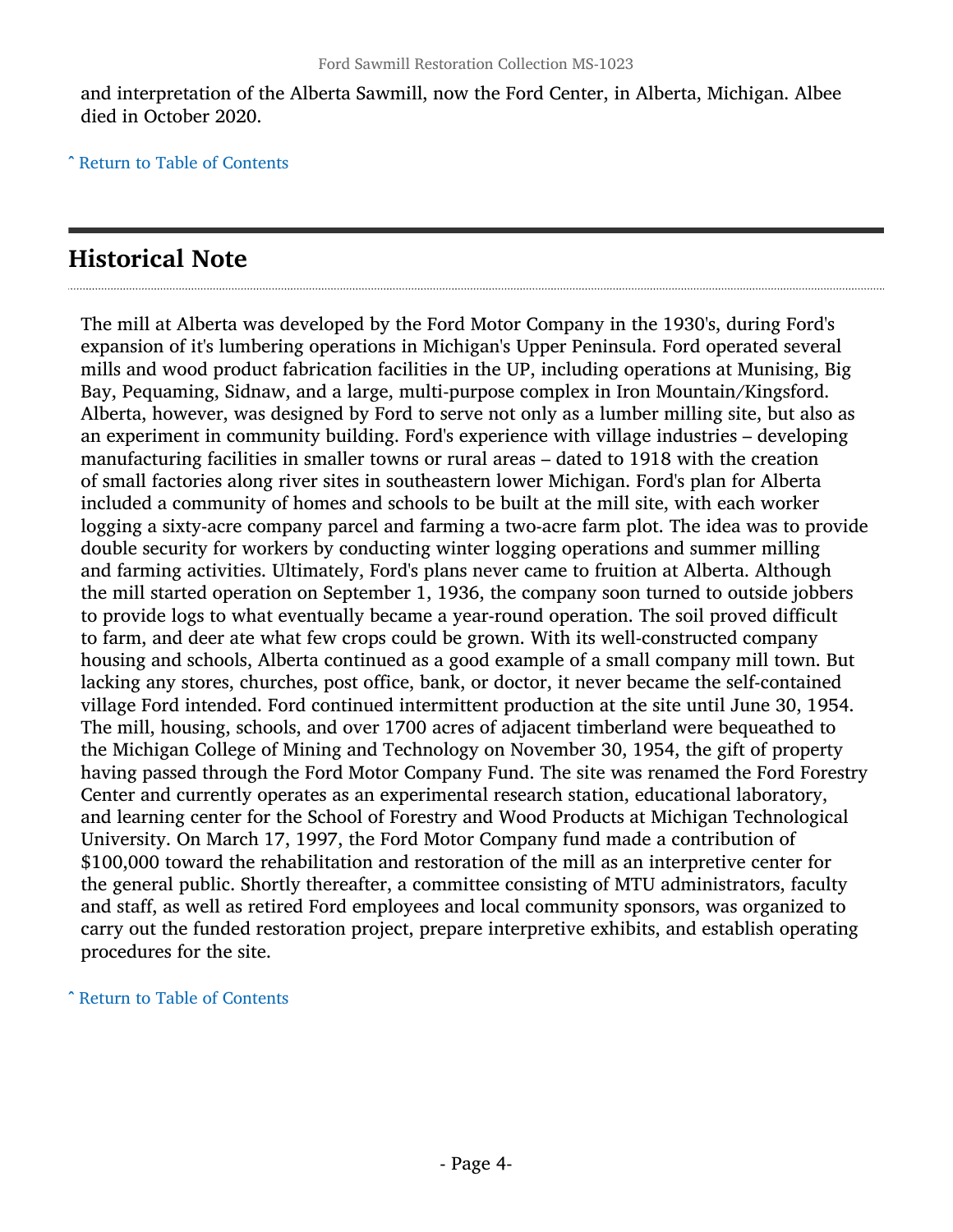### <span id="page-4-0"></span>Scope and Contents

Collection, 1997-1998, documenting the restoration and rededication of the Ford sawmill in Alberta, Michigan. The collection includes scripts for the proposed interpretive exhibit, video, and brochure; reports from the Michigan Technological University School of Forestry, Advisory Committee correspondence, and research-based reports and thesis on the history of the Alberta sawmill. Also included in the collection are newspaper clippings on the history of the sawmill, its restoration, and rededication in 1998.

^ [Return to Table of Contents](#page-1-0)

### <span id="page-4-1"></span>Administrative Information

#### Publication Statement

Michigan Technological University Archives and Copper Country Historical Collections

1400 Townsend Drive Houghton 49931 [copper@mtu.edu](mailto:copper@mtu.edu) URL: <http://www.lib.mtu.edu/mtuarchives/>

#### Conditions Governing Access

Available for use in the Michigan Technological University Archives and Copper Country Historical Collections.

#### Conditions Governing Use

Various copying restrictions apply. Guidelines are available from Michigan Technological University Archives & Copper Country Historical Collections.

^ [Return to Table of Contents](#page-1-0)

### <span id="page-4-2"></span>Controlled Access Headings

• Committees